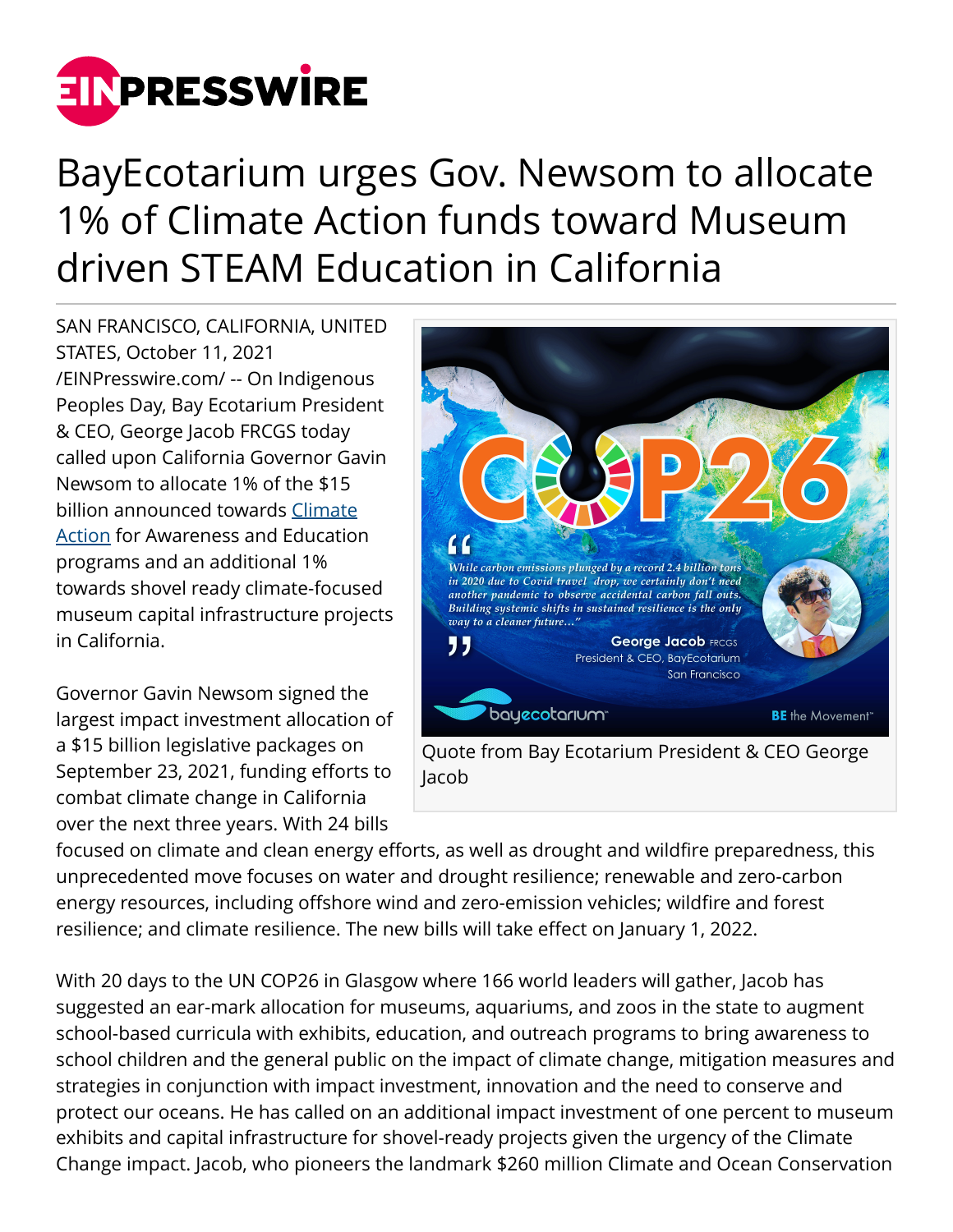Living Museum transformation of California's only Smithsonian Affiliated Aquarium in San Francisco, is confident that the Gavin administration has the foresight to galvanize both Climate Awareness and Climate Action. Dr. Jill Biden delivered the Key-Note address at the unveiling of the vision for the Bay Ecotarium which holds a 2 million gallon saltwater aquarium as a lens to marine bio-diversity. He also leads Climate museum initiatives in Jamaica and Norway that will be on display at COP26 in Glasgow later this month.

Following a drought emergency, the bill provides \$5.2 billion to support immediate drought response and long-term water resilience with expanded water supplies, Sustainable Groundwater Management Act implementation, and wildlife and habitat restoration efforts, among other nature-based solutions. It also calls for the California Energy Commission to develop a strategic plan for floating offshore wind energy developments installed off the California coast in federal waters by June 30, 2023, while considering the potential impacts on coastal resources, fisheries, Native Americans, and Indigenous peoples, and national defense. A \$3.9 billion allocation to expand the deployment of zero-emission vehicles (ZEVs), including funding for 1,000 zero-emission drayage trucks, 1,000 zero-emission school buses, 1,000 transit buses, and the necessary infrastructure to put these vehicles on the road, includes new ZEV rebates and incentives to drive consumer adoption.

"It is important that the general public is aware of these allocations and their commitments towards climate resilience coupled with the means and metrics of success," feels Jacob, who has been working on designing the climate museum with an international team of experts. "Most federal programs allocate funds for education through K12 in a range of STEM and **STEAM-based** initiatives. The more the state can do, especially in post-Covid virtual learning platforms, the more support it would generate for sustained public engagement. Our children deserve to inherit a clean tomorrow, they are our future. We have no moral right to leave them with a toxic planet and a carbon debt that will leave them gasping for air we so take for granted" says Jacob, who has worked on over 100 museums around the world and leads the largest watershed conservation group in the Bay Area dedicated to the protection and conservation of the San Francisco Bay and its fragile ecosystem from Sierra to the sea for the last 40 years. The new living museum with immersive climate resilience and scenario-based exhibit experiences will engage native American indigenous voices in the evocative journey of environmental [stewardship](http://bayecotarium.org) and circular economies, on the vanguard of impact investment.

Hunter Coughlin Bay Ecotarium +1 4157224426 hunter@bayecotarium.org Visit us on social media: [Facebook](https://facebook.com/aquariumofthebay) **[Twitter](https://twitter.com/aquariumothebay)** [LinkedIn](https://www.linkedin.com/company/aquarium-of-the-bay/)